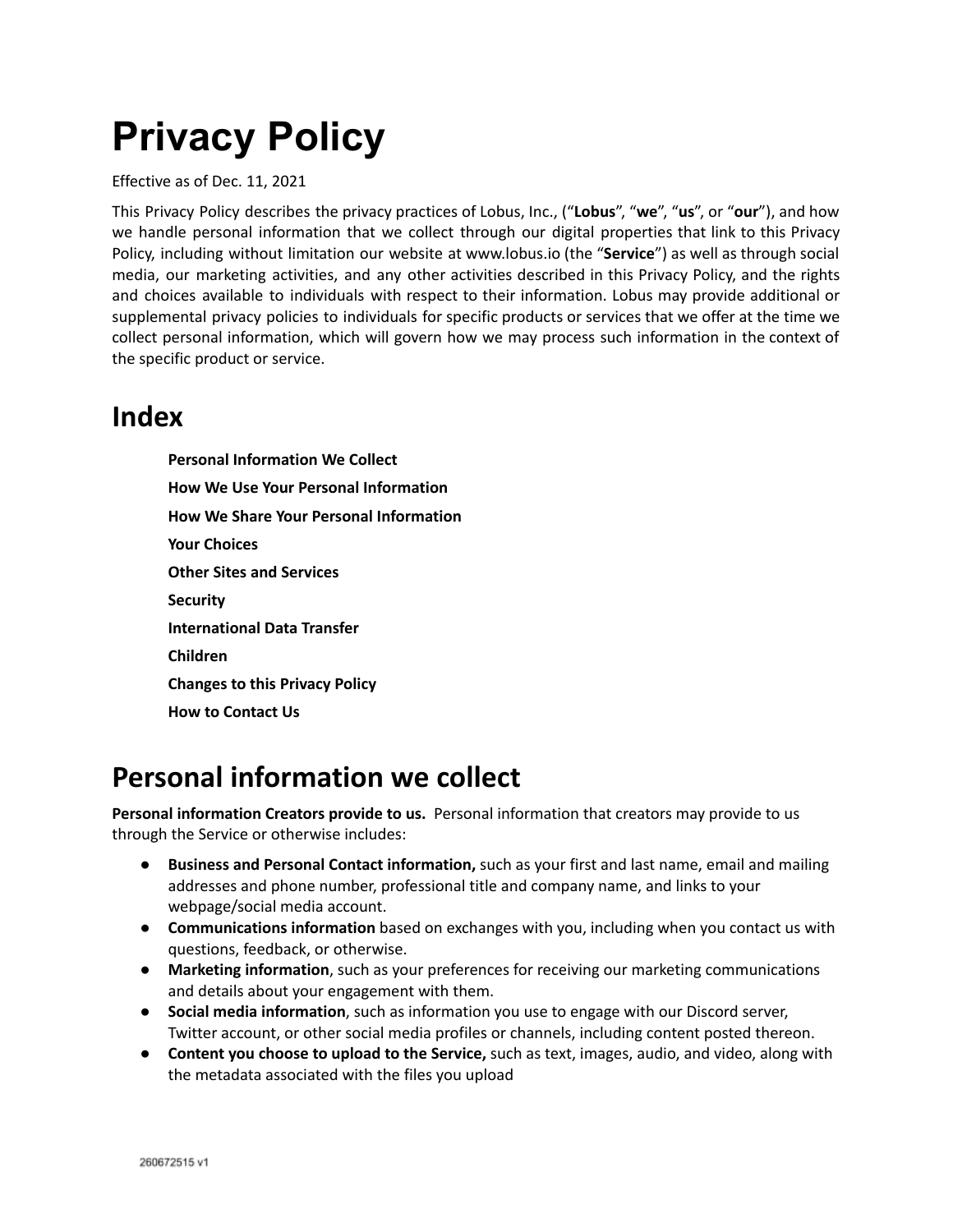- **Art-related information** about works that you create and sell through the Service, such as your username and titles and descriptions of your works.
- **Payment information**, such as your Ethereum wallet address.
- **Transaction information** such as your sale history.
- **Government-issued identification** numbers such as your tax identification number to facilitate monetary payments to/from you or other identifiers reasonably required in connection with our legal and regulatory obligations.
- **Other information** not specifically listed here, which we will use as described in this Privacy Policy or as otherwise disclosed at the time of collection.

**Personal information users provide to us.** Personal information that users (meaning digital property visitors) of the Service provide to us through the Service or otherwise may include:

- **Contact information** such as your first and last name, salutation, email address, billing and mailing addresses, and phone number.
- **Communications information** based on exchanges with you, including when you contact us with questions, feedback, or otherwise.
- **Marketing information**, such as your preferences for receiving our marketing communications and details about your engagement with them.
- **Social media information**, such as information you use to engage with our Discord server, Twitter account, or other social media profiles or channels, including content posted thereon.
- **Payment information**, such as your Ethereum wallet address needed to complete your transactions.
- **Transaction information** such as your purchase and return history.
- **Government-issued identification** numbers such as your tax identification number or other identifiers reasonably required in connection with our legal and regulatory obligations.
- **Other information** not specifically listed here, which we will use as described in this Privacy Policy or as otherwise disclosed at the time of collection.

**Third party sources.** We may combine personal information we receive from you with personal information we obtain from other sources, such as social media platforms.

**Information we obtain from social media platforms.** We may maintain pages for our Company on social media platforms, such as Facebook, LinkedIn, Discord, Twitter, Google, YouTube, Instagram, and other third party platforms. When you visit or interact with our pages on those platforms, the platform provider's privacy policy will apply to your interactions and their collection, use and processing of your personal information. You or the platforms may provide us with information through the platform, and we will treat such information in accordance with this Privacy Policy.

**Automatic data collection.** We, our service providers, and our business partners may automatically log information about you, your computer or mobile device, and your interaction over time with the Service, our communications and other online services, such as:

- **Device data,** such as your computer's or mobile device's operating system type and version, manufacturer and model, browser type, screen resolution, RAM and disk size, CPU usage, device type (e.g., phone, tablet), IP address, unique identifiers (including identifiers used for advertising purposes), language settings, mobile device carrier, radio/network information (e.g., WiFi, LTE, 3G), and general location information such as city, state or geographic area.
- **Online activity data,** such as pages or screens you viewed, how long you spent on a page or screen, the website you visited before browsing to the Service, navigation paths between pages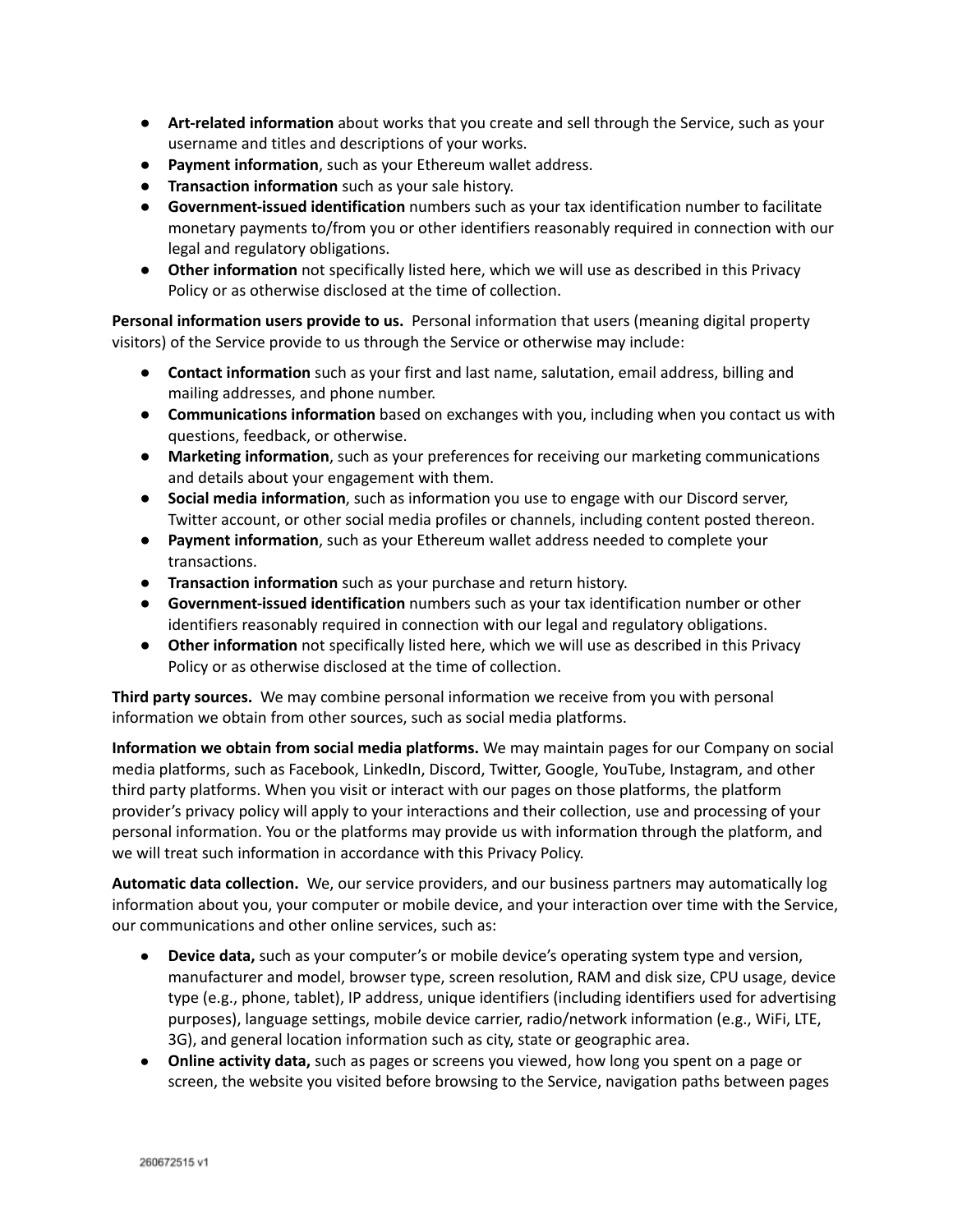or screens, information about your activity on a page or screen, access times, and duration of access, and whether you have opened our marketing emails or clicked links within them.

**Cookies and similar technologies**. Like many online services, we may use the following technologies:

- **Cookies**, which are text files that websites store on a visitor's device to uniquely identify the visitor's browser or to store information or settings in the browser for the purpose of helping you navigate between pages efficiently, remembering your preferences, enabling functionality, helping us understand user activity and patterns and facilitating analytics.
- **Local storage technologies**, like HTML5 and Flash, that provide cookie-equivalent functionality but can store larger amounts of data, including on your device outside of your browser in connection with specific applications.
- **Web beacons**, also known as pixel tags or clear GIFs, which are used to demonstrate that a webpage or email was accessed or opened, or that certain content was viewed or clicked.

#### <span id="page-2-0"></span>**How we use your personal information**

We may use your personal information for the following purposes or as otherwise described at the time of collection:

**Service delivery.** We may use your personal information to:

- provide, operate and improve the Service and our business;
- process your payments and complete transactions with you;
- communicate with you about the Service;
- understand your needs and interests, and personalize your experience with the Service and our communications;
- provide support for the Service; and
- respond to your requests, questions and feedback.

**Research and development.** We may use your personal information for research and development purposes, including to analyze and improve the Service and our business. As part of these activities, we may create aggregated, de-identified or other anonymous data from personal information we collect. We make personal information into anonymous data by removing information that makes the data personally identifiable to you. We may use this anonymous data and share it with third parties for our lawful business purposes, including to analyze and improve the Service and promote our business.

**Marketing.** We may send you Lobus-related direct marketing communications as permitted by law, including by email. You may opt-out of our marketing communications as described in the [Opt-out](#page-3-2) of [marketing](#page-3-2) section below.

**Compliance and protection.** We may use your personal information to:

- comply with applicable laws, lawful requests, and legal process, such as to respond to subpoenas or requests from government authorities;
- protect our, your or others' rights, privacy, safety or property (including by making and defending legal claims);
- audit our internal processes for compliance with legal and contractual requirements and internal policies;
- enforce the terms and conditions that govern the Service; and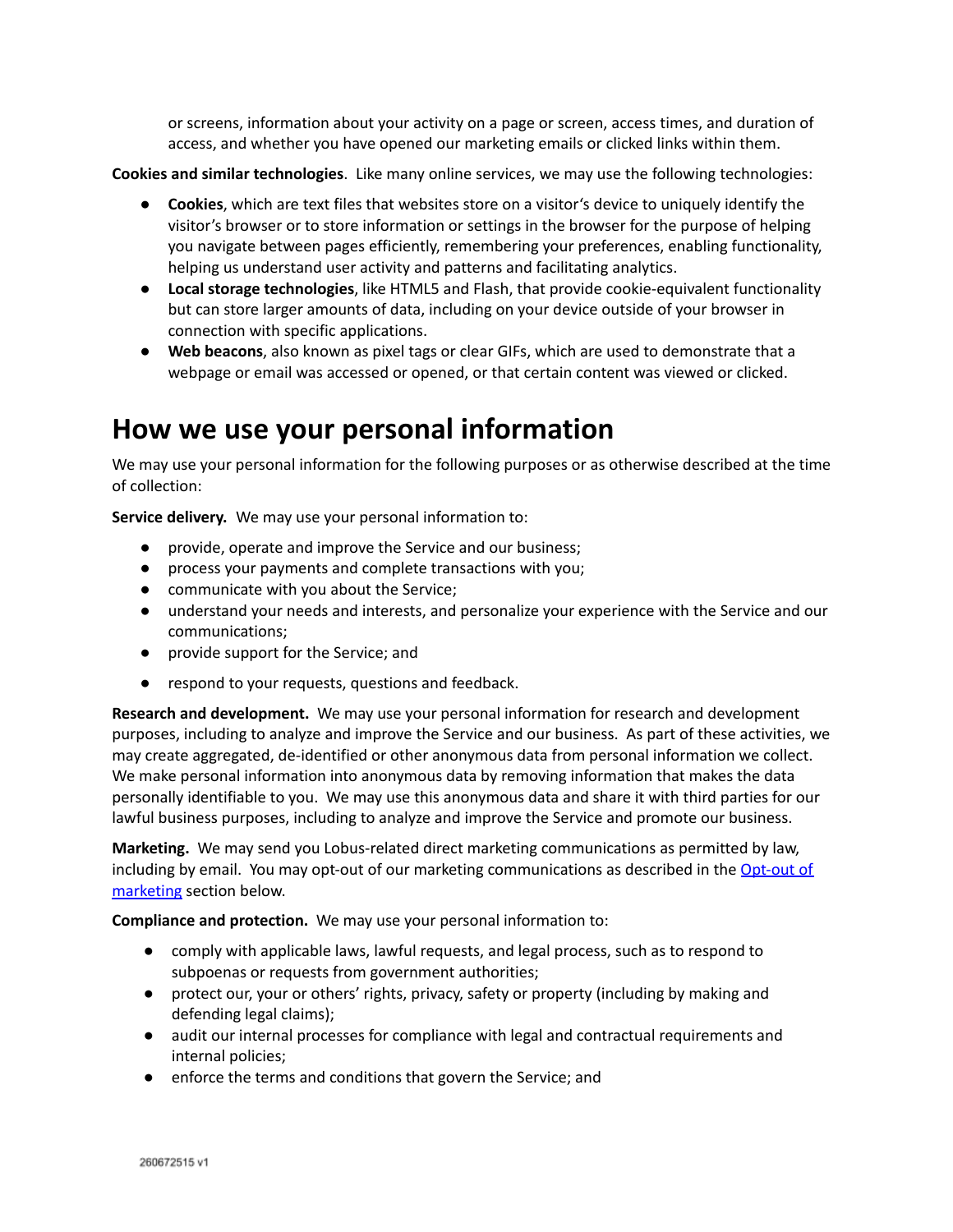● prevent, identify, investigate and deter fraudulent, harmful, unauthorized, unethical or illegal activity, including money laundering, financing of terrorism, cyberattacks and identity theft.

## <span id="page-3-0"></span>**How we share your personal information**

We may share your personal information with the following parties and as otherwise described in this Privacy Policy or at the time of collection:

**Service providers.** Third parties that provide services on our behalf or help us operate the Service or our business (such as hosting, information technology, payment processors, customer support, email delivery, and website analytics services).

**Other Users of the Service and the Public.** We may provide functionality that enables you to disclose personal information to other users of the Service or the public. For instance, you may be able to maintain a user profile with information about yourself that you can make available to other users or the public. You may also be able to submit content to the Service (such as comments, reviews, surveys, blogs, photos, and videos), and we will display your name, username, and a link to your user profile along with the content you submit. We do not control how other users or third parties use any personal information that you make available to such users or the public.

**Professional advisors.** Professional advisors, such as lawyers, auditors, bankers and insurers, where necessary in the course of the professional services that they render to us.

**Authorities and others.** Law enforcement, government authorities, and private parties, as we believe in good faith to be necessary or appropriate for the compliance and protection purposes described above.

**Business transferees.** Acquirers and other relevant participants in business transactions (or negotiations for such transactions) involving a corporate divestiture, merger, consolidation, acquisition, reorganization, sale or other disposition of all or any portion of the business or assets of, or equity interests in, Lobus or our affiliates (including, in connection with a bankruptcy or similar proceedings).

Please keep in mind that whenever you voluntarily make your personal information available for viewing by third parties or the public on or through our Service, including our social media properties, that information can be seen, collected and used by others. We are not responsible for any use of such information by others.

## <span id="page-3-1"></span>**Your choices**

You have the following choices with respect to your personal information.

<span id="page-3-2"></span>**Opt-out of marketing communications.** You may opt out of marketing-related emails by following the opt-out or unsubscribe instructions at the bottom of the email. You may continue to receive service-related and other non-marketing emails.

**Cookies.** Most browser settings let you delete and reject cookies placed by websites. Many browsers accept cookies by default until you change your settings. If you do not accept cookies, you may not be able to use all functionality of the Service and it may not work properly. For more information about cookies, including how to see what cookies have been set on your browser and how to manage and delete them, visit [www.allaboutcookies.org](http://www.allaboutcookies.org).

**Local storage.** You may be able to limit use of HTML5 cookies in your browser settings. Unlike other cookies, Flash-based local storage cannot be removed or rejected via your browser settings, but you can adjust the settings of your Flash player to block it. Blocking Flash storage may impede the functionality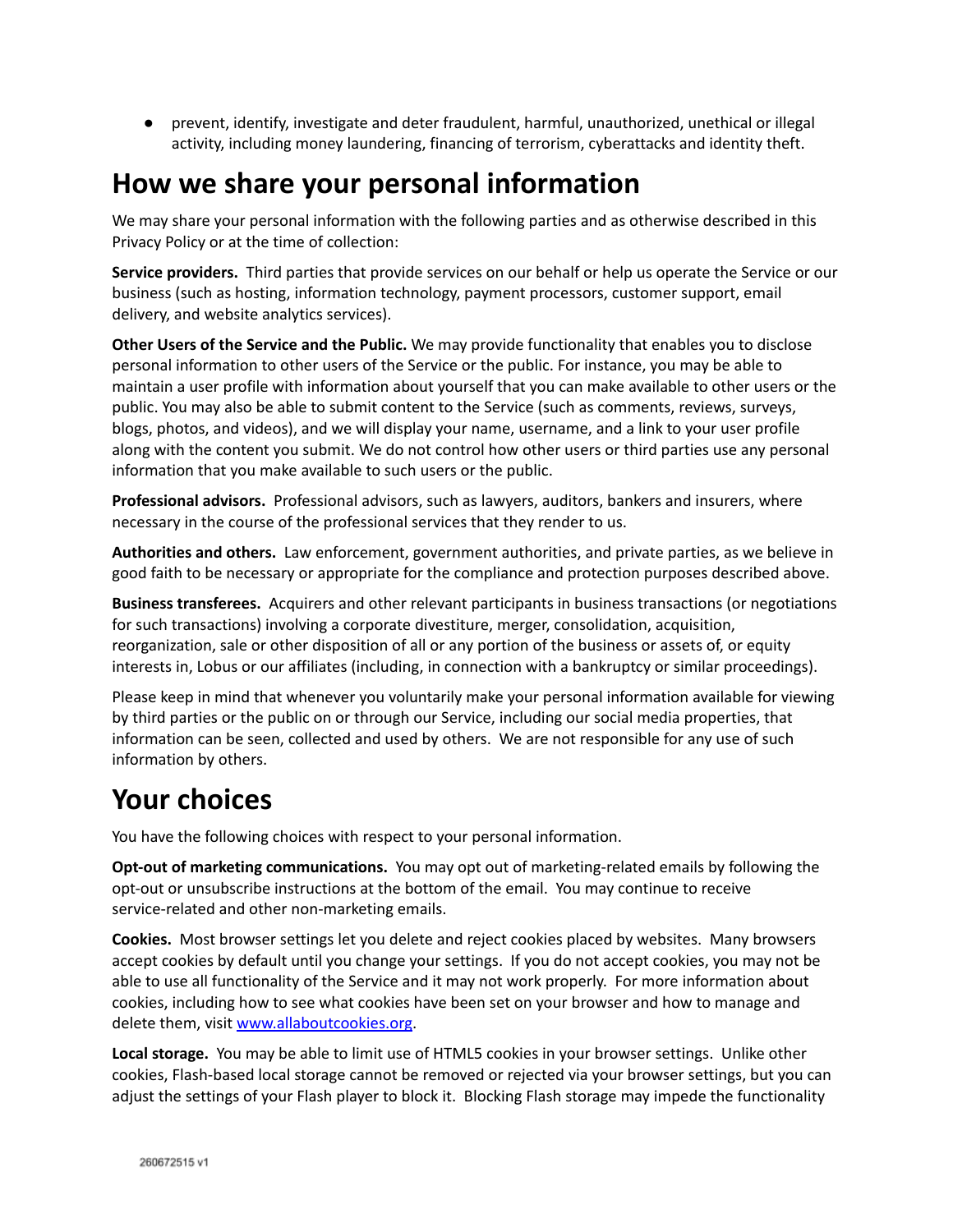of Flash applications, including those employed by the Service. For more information on Flash local storage visit <https://helpx.adobe.com/flash-player/kb/disable-local-shared-objects-flash.html>

**Analytics.** We use Google Analytics to help us understand user activity on the Service. You can learn more about Google Analytics cookies at

<https://developers.google.com/analytics/resources/concepts/gaConceptsCookies> and about how Google protects your data at <http://www.google.com/analytics/learn/privacy.html>. You can prevent the use of Google Analytics relating to your use of our sites by downloading and installing a browser plugin available at [https://tools.google.com/dlpage/gaoptout?hl=en.](https://tools.google.com/dlpage/gaoptout?hl=en)

**Do Not Track.** Some Internet browsers may be configured to send "Do Not Track" signals to the online services that you visit. We currently do not respond to "Do Not Track" or similar signals. To find out more about "Do Not Track," please visit <http://www.allaboutdnt.com>.

**Declining to provide information.** We need to collect personal information to provide certain services. If you do not provide the information we identify as required or mandatory, we may not be able to provide those services.

## <span id="page-4-0"></span>**Other sites and services**

The Service may contain links to websites and other online services operated by third parties. In addition, our content may be integrated into web pages or other online services that are not associated with us. These links and integrations are not an endorsement of, or representation that we are affiliated with, any third party. We do not control websites or online services operated by third parties, and we are not responsible for their actions.

# <span id="page-4-1"></span>**Security**

We employ a number of technical, organizational and physical safeguards designed to protect the personal information we collect. However, no security measures are failsafe and we cannot guarantee the security of your personal information.

# <span id="page-4-2"></span>**International data transfer**

We are headquartered in the United States and may use service providers that operate in other countries. Your personal information may be transferred to the United States or locations where privacy laws may not be as protective as those in your state, province, or country.

# <span id="page-4-3"></span>**Children**

The Service is not intended for use by children under 18 years of age. If we learn that we have collected personal information through the Service from a child under 18 without the consent of the child's parent or guardian as required by law, we will delete it.

# <span id="page-4-4"></span>**Changes to this Privacy Policy**

We reserve the right to modify this Privacy Policy at any time. If we make material changes to this Privacy Policy, we will notify you by updating the date of this Privacy Policy and posting it on the Service. If required by law we will also provide notification of changes in another way that we believe is reasonably likely to reach you, such as via email or another manner through the Service. Any